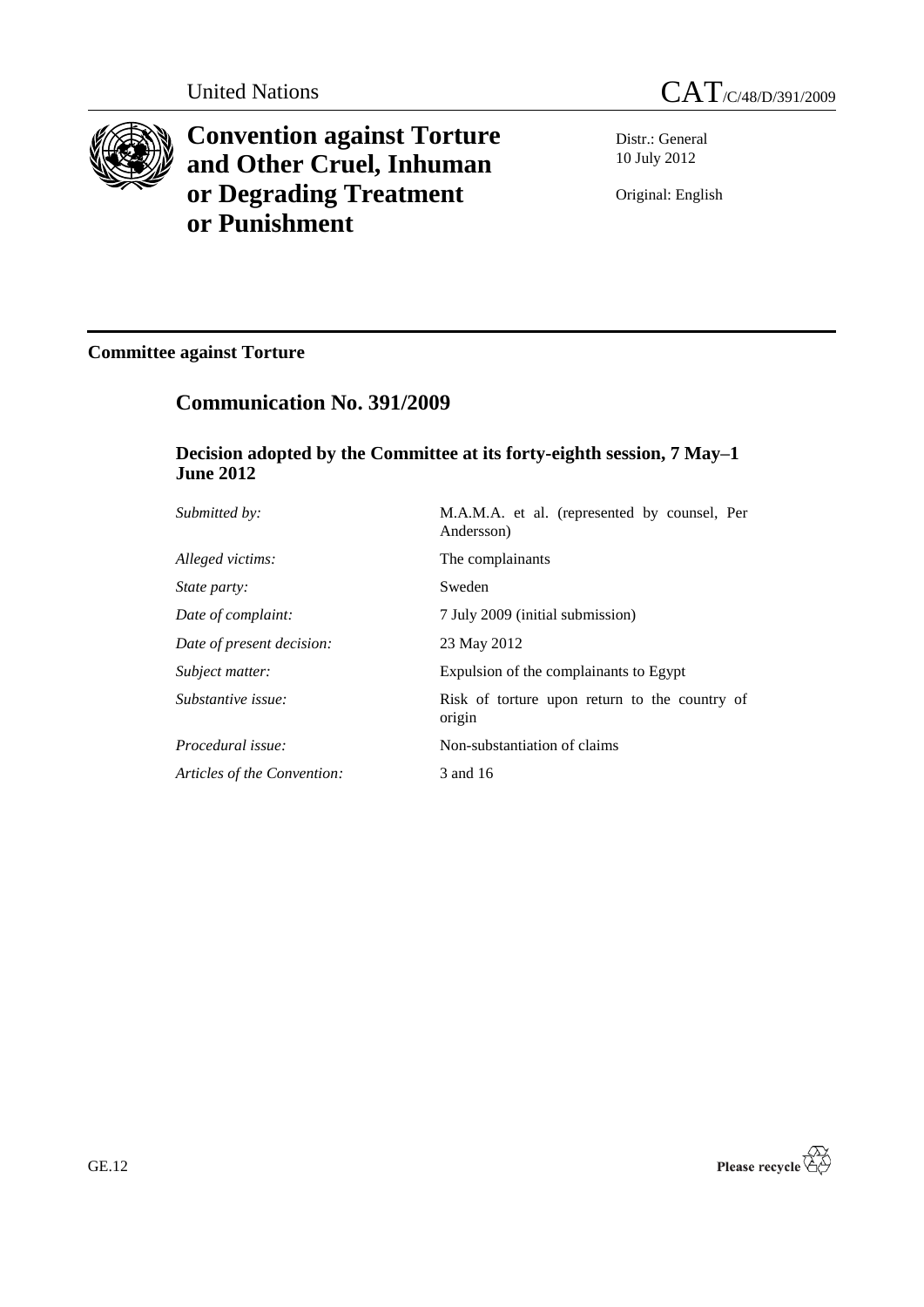### **Annex**

## **Decision of the Committee against Torture under article 22 of the Convention against Torture and Other Cruel, Inhuman or Degrading Treatment or Punishment (forty-eighth session)**

concerning

### **Communication No. 391/2009**

| Submitted by:       | M.A.M.A. et al. (represented by counsel, Per<br>Andersson) |
|---------------------|------------------------------------------------------------|
| Alleged victims:    | The complainants                                           |
| <i>State party:</i> | Sweden                                                     |
| Date of complaint:  | 7 July 2009 (initial submission)                           |

*The Committee against Torture*, established under article 17 of the Convention against Torture and Other Cruel, Inhuman or Degrading Treatment or Punishment,

*Meeting* on 23 May 2012,

*Having concluded* its consideration of complaint No. 391/2009, submitted to the Committee against Torture by Per Andersson on behalf of M.A.M.A. et al. under article 22 of the Convention against Torture and Other Cruel, Inhuman or Degrading Treatment or Punishment,

*Having taken into account* all information made available to it by the complainants, their counsel and the State party,

*Adopts* the following:

### **Decision under article 22, paragraph 7, of the Convention against Torture**

1.1 The complainants are M.A.M.A. (born on 25 June 1956), his wife S.S.Y. (born on 14 April 1960), and their six children, N.M.A.M.A. (born on 15 October 1984), Ah.M.A.M.A. (born on 23 August 1987), S.M.A.M.A. (born on 16 February 1990), K.M.A.M.A. (born on 7 February 1993), J.M.A.M.A. (born on 6 June 1994) and Am.M.A.M.A. (born on 14 July 1995). The family is also named A.-P. in certain submissions to the Swedish Migration Board and the Migration Court. The complainants are all Egyptian nationals and they currently reside in Sweden. They claim that an enforcement of the orders to expel them to Egypt<sup>1</sup> would violate articles  $3$  and  $16$  of the Convention against Torture and Other Cruel, Inhuman or Degrading Treatment or Punishment. The complainants are represented by counsel, Per Andersson.

1.2 Under rule 114 of its rules of procedure, the Committee requested the State party, on 8 July 2009, to refrain from expelling the complainants to Egypt while their communication

<sup>&</sup>lt;sup>1</sup> Egypt acceded to the Convention on 25 June 1986 but did not accept the Committee's competence to receive and consider individual communications in accordance with article 22 of the Convention.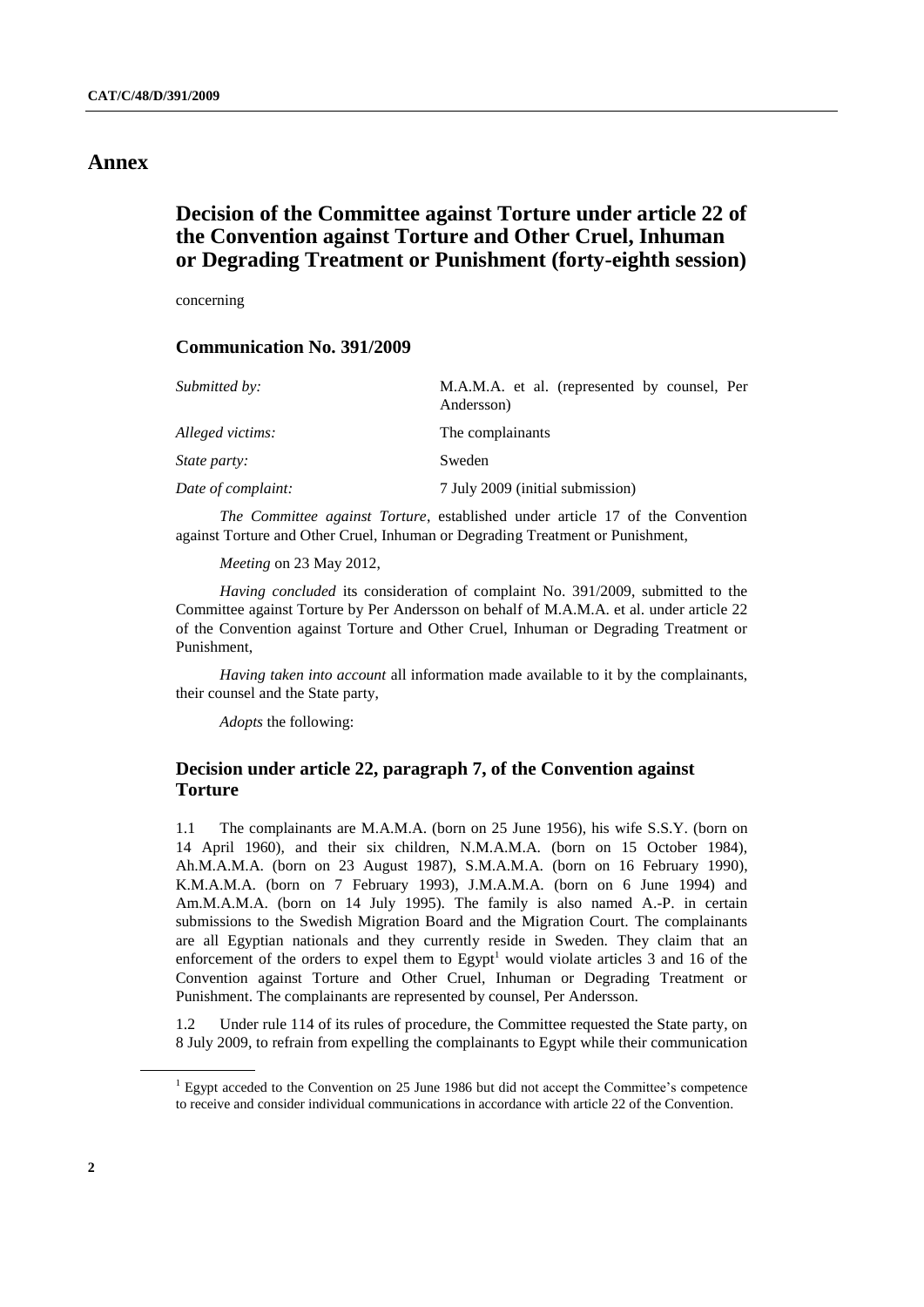was under consideration by the Committee. On 10 December 2009, the State party informed the Committee that the Migration Board has decided, on 8 July 2009, to stay the enforcement of the decision to expel the complainants to Egypt until further notice.

#### **Factual background**

#### *Case of M.A.M.A. (the first complainant)*

2.1 According to the first complainant, his grandfather was awarded the title of Prince by the then King of Egypt. These titles were inherited by his sons but were removed officially by the President Gamal Abdel Nasser Hussein. The first complainant trained as an engineer at the University of Cairo. His family members were strong supporters of President Nasser and he had been schooled in nationalism and Arab unification. The first complainant has made a name for himself in the Arab world for his writings, mainly poetry with political and critical undertones. His extended family had prominent positions in the Governments of the Presidents Nasser and Muhammad Anwar al-Sadat. In the early 1980s the first complainant was very active in the students' union, chairing it for a while. He took part in demonstrations and spoke at meetings. As a result, he attracted the attention of the police. He was summoned and questioned but felt secure. He felt that he was fighting for a better Egypt but was not involved in party politics. As a true supporter of President Nasser, he felt that the President al-Sadat's policies were slipping away from his ideals.

2.2 On 6 October 1981, President al-Sadat was killed, allegedly by the first complainant's cousin, Khalid Islambouli, and the situation changed dramatically for the first complainant and his family. Those family members who had held high Government positions fled Egypt and those who stayed were persecuted by the security police. On 12 October 1981, the security police arrested the first complainant while he was visiting his aunt, Khalid Islambouli's mother, in order to console her. He was detained for five days, severely beaten and subjected to torture. The first complainant was interrogated about Khalid Islambouli, his knowledge about the assassination of President al-Sadat and the terrorist group to which Khalid Islambouli was thought to belong.

2.3 Some months after the assassination of President al-Sadat, the first complainant organized a students' demonstration for better health care, social reforms and changes in the foreign policy towards Israel, which they saw as dividing the Arab world. Although the demonstration was peaceful, the police used tear gas, truncheons and rubber bullets to disperse the students. The first complainant was arrested and subsequently detained for 45 days, during which he experienced various forms of torture, including having his hands tied to the ceiling, having to stand for 14 hours per day, sexual and other physical abuse, and verbal insults. A doctor had allegedly regularly examined him to determine how much torture he could still tolerate. The first complainant claims that his torturers always went until he could not take it anymore. For example, they pricked his hand so that blood would drop into a bowl and then made a dog drink from that bowl. The worst part, however, was when the torturers penetrated his anus with bottles, truncheons and metal objects, pulled his testicles and pubic hairs. He was repeatedly questioned about Khalid Islambouli and the Muslim Brotherhood. The police wanted to know whether he was an Islamist and asked the same questions time after time. When the first complainant was finally released, he was forbidden to ever tell anyone about what had happened to him and requested to put an end to his political activities. Despite the 20 years that passed since, the first complainant continues to have nightmares about the torture to which he had been subjected.

2.4 After 45 days in detention, the first complainant returned to the university to finish his studies. He stopped his political activities and left the students' union. He had a travel ban, even in the country, and had to report regularly to the police. At the end of 1982, the first complainant had to do compulsory military service. He submits that usually individuals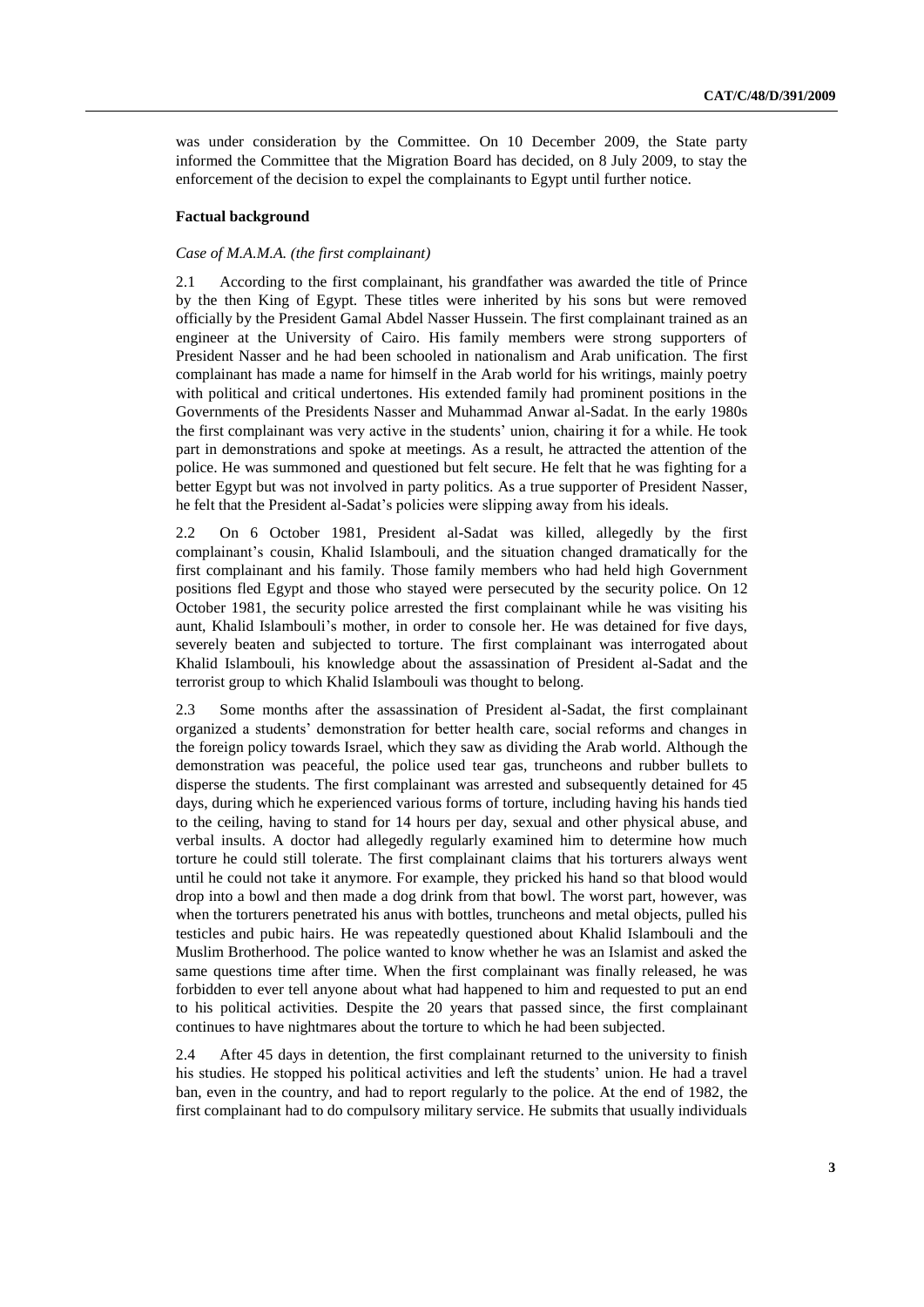of his social background would get high military ranks, whereas he had to clean toilets for 14 months and sleep in a locked solitary prison cell every night. While the first complainant was doing his compulsory military service, his parents fled to Saudi Arabia.

2.5 After the military service, the first complainant married and settled down in El-Arish near Sinai. In 1984, two months after his first child was born, he was interrogated and tortured again.

2.6 In January 1987, the first complainant drove a hitchhiker to the border with Israel and he was arrested by the police shortly thereafter. He was told by the police officers that they were aware of his opposition to the Government. On this occasion, the first complainant was detained for four months without any formal charges being brought against him. While in detention, he was tortured and interrogated about Khalid Islambouli and the Muslim Brotherhood.

2.7 The first complainant submits that, in total, he was arrested and tortured six times before he fled to Saudi Arabia in 1987. When the police in Egypt realized that he had escaped to Saudi Arabia, his wife was interrogated and their house was destroyed. The first complainant had arranged for his wife and children to join him in Saudi Arabia 15 months later. Meanwhile, his parents returned to Egypt, as they were old and did not want to die abroad. The first complainant submits that his father was arrested and interrogated. He does not know exactly what happened to his father but he had "ended up in hospital badly injured". The first complainant does not exclude that his father had been tortured.

2.8 The first complainant, his wife and their children stayed in Saudi Arabia until 1997. While working in Saudi Arabia, the first complainant reportedly started an organization to defend the rights of migrant workers, which apparently resulted in him having problems with the Saudi Arabian authorities. This was one of the reasons why his contract in Saudi Arabia was not renewed and the family was expelled. The first complainant was forced to leave the country in 1997. He first moved to the United Arab Emirates and later, in June of 1999, to Oman, where he lived with the family until 2007. While working in Oman, the first complainant created a website with information about "prominent people" in the country. When the website was published, he was arrested by the Sultan's security police, who confiscated computers and documents, and banned the website. The first complainant was threatened and allegedly told by the security police that the only "prominent person" in the country was the Sultan. The police kept him under surveillance and his work contract was not renewed, which implied expulsion. He was summoned to a police interview, became very afraid and fled Oman with his family instead of appearing.

#### *Case of N.M.A.M.A. (the second complainant)*

2.9 The first child of the family, N.M.A.M.A., was born in Cairo and came to Saudi Arabia with her mother in 1988. Over the years, she attended school in Saudi Arabia, Egypt and Oman. The second complainant returned to Egypt in 2002 to start university, as she was unable to attend a university in Oman. She studied at the university until the summer of 2006. During her studies, the second complainant travelled several times between Egypt and Oman; every time she entered Egypt, she was taken for questioning to a special interview room. She was questioned about her father, the reasons why he had left Saudi Arabia and his contacts in Egypt. The interrogators have consistently treated her in a degrading manner, used sexually offensive and humiliating expressions against her and her family. They made her fear for her life and safety. On three occasions, she was summoned for questioning by the security police. The third time, in spring of 2006, when the second complainant was again questioned about her father by a member of the security police, the police officer took her identity document, locked the door and then grabbed her breasts and genitals and made obscene movements towards and against her body. She was terrified and tried not to annoy him. The harassment continued for at least an hour. Then he sent her out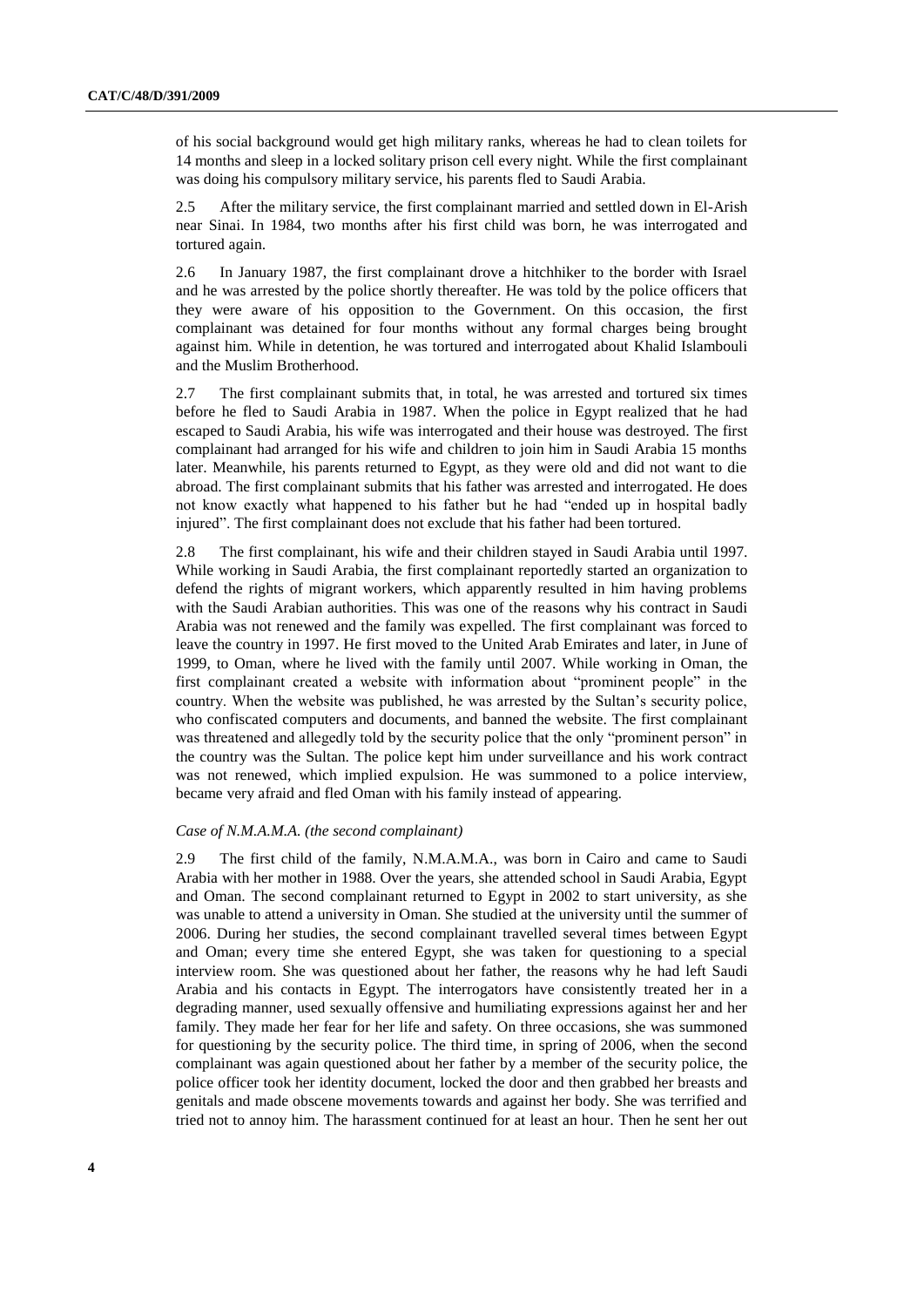of the room, threw out her identity document and threatened to "have a lot of contact" with her in the future. The second complainant was terrified and left Egypt with her younger sister to their parents in Oman. She then stayed in her parents' home until the family went to Sweden.

#### *Case of Ah.M.A.M.A. (the third complainant)*

2.10 The second child of the family, Ah.M.A.M.A., was born in Cairo and came to Saudi Arabia with his mother in 1988. Over the years, he attended school in Saudi Arabia, Egypt and Oman. The third complainant returned to Egypt in 2004 to start university, as he was unable to attend a university in Oman. Upon his arrival, he was stopped at passport control at the airport, questioned about his father's activities and whereabouts, and some private belongings were taken away from his luggage. The border police requested that he report to the police whenever he changed his address. The third complainant arrived at the airport in the morning and was not released until the evening. When he was released, the border police allegedly told him to inform his father that the police would now be seeing the third complainant frequently. After about two months, the third complainant got his own flat and reported his new address to the police, as requested. After some days, he was summoned to the police. There he was tied up, had a bag put over his head and was taken to a different location. After a day and a half, they started questioning him about his father. Those who questioned him, shouted sexual words, insulted and humiliated him. After being questioned for a few hours, he was released on the street where he lived.

2.11 In the first year of his studies, the third complainant was arrested for questioning five or six times. On some of these occasions he was held in a dark dungeon for two days and then released without being questioned. After his first academic year, the third complainant went back to his family in Oman for summer holidays. Shortly after his return to Egypt, he was summoned for an interview. Subsequently, the third complainant was detained for a week and questioned about his father all the time. Among other things, the third complainant was asked if he had not heard about the security police. While in detention, he was subjected to physical and mental torture, including rape. Once released, the third complainant was instructed not to tell anyone about what had happened. After between four and five days, he was picked up again, subjected to repeated rape and torture, and released again after between four and five days. In April 2006, the third complainant tried to finish his final exam but due to severe post-traumatic stress, he had to give up. He wanted to leave but could not do so, since he was not given a travel permit.

2.12 At some point, the third complainant contacted a relative, who was a lawyer. The third complainant was told that he must have a medical certificate and he, therefore, visited a public hospital approximately a month after the last rape took place. The doctor said that it was possible to establish rape but that too much time had passed to be able to identify the perpetrator, since the time limit for using sperm for identification was two weeks. The hospital could only start an investigation at the order of the police, which meant that the third complainant would have to report the incident to the police first. Out of fear of the police, he did not dare to report it. Instead, he visited a private hospital that was willing to conduct the investigation. The third complainant was then advised by a lawyer to close the investigation, as it would be too dangerous for him to continue. He followed this advice and visited a psychologist whom he then saw regularly. Meanwhile, the police continued to pick him up once a week and held him for two–three hours each time. They asked the same questions as before. He was not raped but he was assaulted, insulted and humiliated. The third complainant managed to obtain a travel permit by paying a bribe and travelled from Egypt to Oman on 13 May 2006. He was unable to tell his family about the torture to which he had been subjected in Egypt.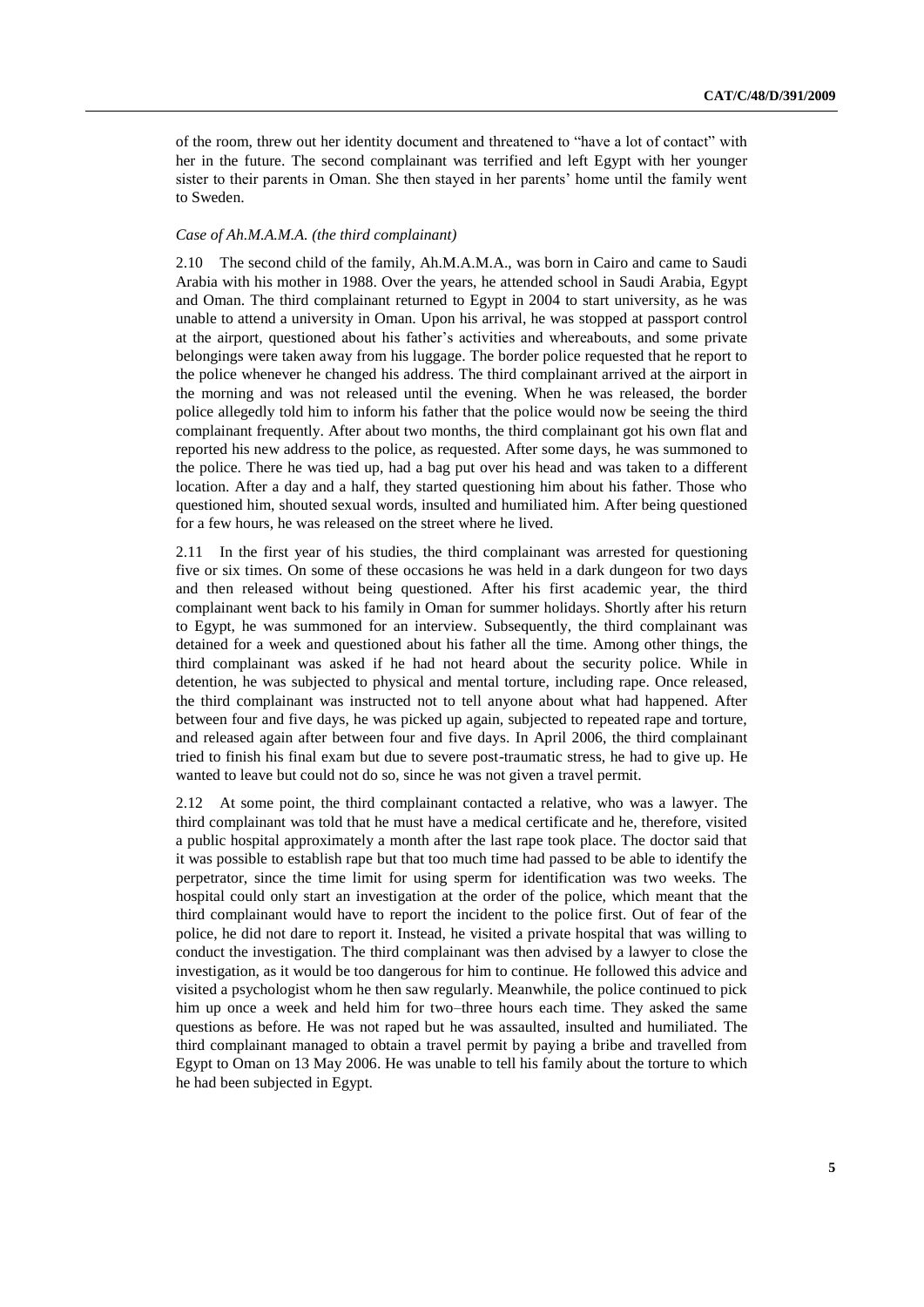#### *Asylum proceedings in Sweden*

2.13 The first complainant and family went by car from Oman to Qatar, flew from there to an unidentified country and entered Sweden by car on 13 September 2007. On the same day, the family applied for asylum at the Migration Board's asylum examination unit in Gävle. Their applications included residence and work permits.

2.14 On 14 September 2007, the Migration Board held short application interviews with the complainants. During the application interview before the Migration Board, the first complainant presented his story as summarized in paragraphs 2.1–2.8 above. The third complainant stated that he had been a student at a university in Egypt when his father had told him on the phone to urgently book a ticket. His father explained to him that the family had to leave Oman as soon as possible. The third complainant further stated that his father had had problems in Egypt and was unable to return to that county. He added that he was also wanted in Egypt on account of his father. Every time he entered Egypt, he was stopped at the airport, taken to an interview room and questioned about his father. He was assaulted during the interviews, released and allowed to enter the country. When asked by the Migration Board about the problems his father had in Egypt, the third complainant replied that his father had been arrested several times, because he was a human rights advocate who defended people and dared to stand up to the Government and those in power. During the application interview before the Migration Board, the second complainant stated that her grounds for asylum were related to those of her father.

2.15 On 28 October 2007, the Migration Board appointed Per Andersson, as a legal aid counsel for all family members. On 26 December 2007, the counsel filed petitions, including statements and request for refugee status together with the travel documents for all family members. On 3 June 2008, the Migration Board summoned seven family members (all but the youngest, Am.M.A.M.A.) to separate new application interviews. The family was assisted by their counsel and an interpreter.

2.16 On 24 July 2008, the Migration Board rejected the complainants' applications for residence permits, refugee status and travel documents and decided to expel them to Egypt. In the case of the third complainant, the Migration Board acknowledged his torture but said that it did not believe that the reason for the third complainant's torture was his father. It further stated that his frequent travels to and from Egypt from 2004 to 2007 disclosed that the authorities were not very interested in him. It also noted that the third complainant failed to exhaust any Egyptian domestic remedies with regard to the alleged torture.

2.17 On 29 July 2008, the legal aid counsel, Per Andersson, received powers of attorney from the first, second and third complainants, S.S.Y. and S.M.A.M.A. (the fourth complainant). Thereafter, he was also the legal representative of the family members.

2.18 On 6 August 2008, the decision of the Migration Board was appealed to the Migration Court. Counsel supplemented the appeal with a petition on 11 November 2008, requesting an oral hearing. In a further submission of 8 December 2008, counsel stated who would be examined at the hearing and about what. For example, the first complainant would be examined about what happened when he was arrested by the security police in Egypt, what he was asked about while being subjected to torture and whether in his own view he was still of interest to the security police in Egypt. In addition, he would also be questioned about his family, presenting and going through his family tree from the Internet site geni.com and Facebook correspondence. Before the oral hearing, the Migration Board issued an opinion dated 12 January 2009, in which it considered, inter alia, that the evidence cited by the family before the Migration Court could probably be rejected as superfluous. It argued that the evidence value of pages from Facebook and the Internet site geni.com was neither stronger nor weaker than if the person concerned gave the information directly. The Migration Board was prepared to attest that there were instances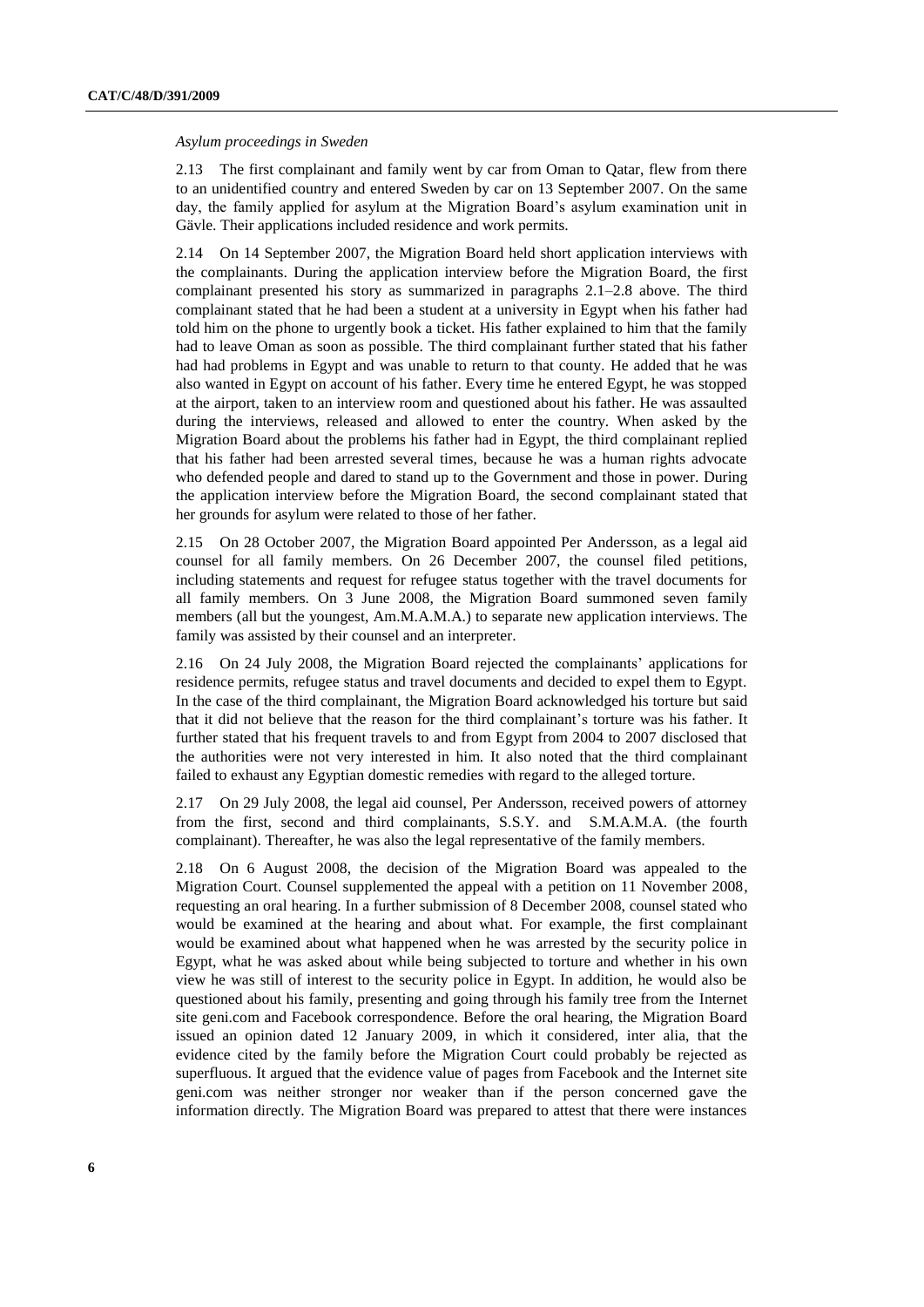of the Egyptian police committing abuse and the general picture was that there could be instances of torture in Egypt. It stated, however, that this information did not alter the assessment of what individual risks the complainants could face if they were to return.

2.19 The oral hearing in the Migration Court was held on 27 January 2009. The first, second, third and fourth complainants were present together with their counsel. The Court noted that the family members had stated that certain information was covered by secrecy between them and the complainants were examined separately. Counsel submitted a copy of a medical certificate concerning the fourth complainant from the Children and Young Persons' Clinic in Skelleftea, dated 18 December 2008. The certificate stated that the fourth complainant was treated for hyperthyroidism and needed an operation. Counsel also submitted a certificate concerning the third complainant dated 7 November 2008 and issued by a psychotherapist working at the Red Cross Centre for Victims of War and Torture. According to the certificate, the third complainant had been in touch with the psychotherapist since 18 October 2007. The third complainant had described the abuse he was subjected to by the Egyptian security police when he was studying at the University of Cairo in 2004–2007. The bulk of the certificate consisted of the third complainant's description of the abuse and a statement that he had contacted an Egyptian lawyer to seek redress. The certificate also stated that psychotherapy was needed to enable the third complainant to move on.

2.20 On 17 February 2009, the Migration Court rejected the complainants' appeal in four judgments. While acknowledging the probability of the first complainant's torture by the authorities, the Court ruled that the events happened too long ago that the authorities would continue to be interested in the family. It further noted that, in the absence of passports, which the family reportedly left to the smuggler on their arrival to Sweden, it could not confirm their identity. It further maintained that their unproblematic application for passports at the Egyptian embassy in Oman also confirmed that the authorities were not interested in the family. With regard to the second complainant, the Migration Court stated, inter alia, that she has not been able to prove her story using documents or other evidence, although the information she has given was coherent and did not conflict with known facts.

2.21 The complainants appealed the judgments to the Migration Court of Appeal. On 8 March 2009, their counsel presented detailed argumentation as to why the Migration Court of Appeal ought to grant leave to appeal. He argued, inter alia, that the first and third complainants had been subjected to grave torture and severe abuse. The Migration Court had made an incorrect interpretation of the legal rules in assessing that the threats to the first complainant have disappeared, since the abuse took place so long ago. Counsel stated that this assessment had no support in the country information about Egypt and asked the Migration Court of Appeal to provide guidelines as to what facts may be required for previous threats to disappear. The complainants claimed that conditions in Egypt had not changed for 20 years; the same state of emergency was still in force then as in the 1980s.

2.22 Counsel further argued that the events of the 1980s still shaped the behaviour of the Egyptian authorities towards persons who were suspected of involvement with Islamists. The first complainant had been accused of having a link to such a group and had, as a result, been subjected to torture and abuse. The reason was that he had close ties with his cousins Khalid Islambouli, who allegedly killed President al-Sadat, and Mohammed Islambouli, who had fled Egypt and became a well-known person in Al-Qaida. The first complainant belonged to a noble family that was part of the power elite at the time of the Presidents Nasser and Al-Sadat, which reinforced the assumption that the security police was interested in him. Furthermore, the Migration Court had not taken account of the fact that the first complainant fled Egypt in 1987, even though he was required to report to the police and had a travel ban. It was, therefore, probable that he would be of interest again if he were to return. Counsel added that it was rather remarkable that the Migration Court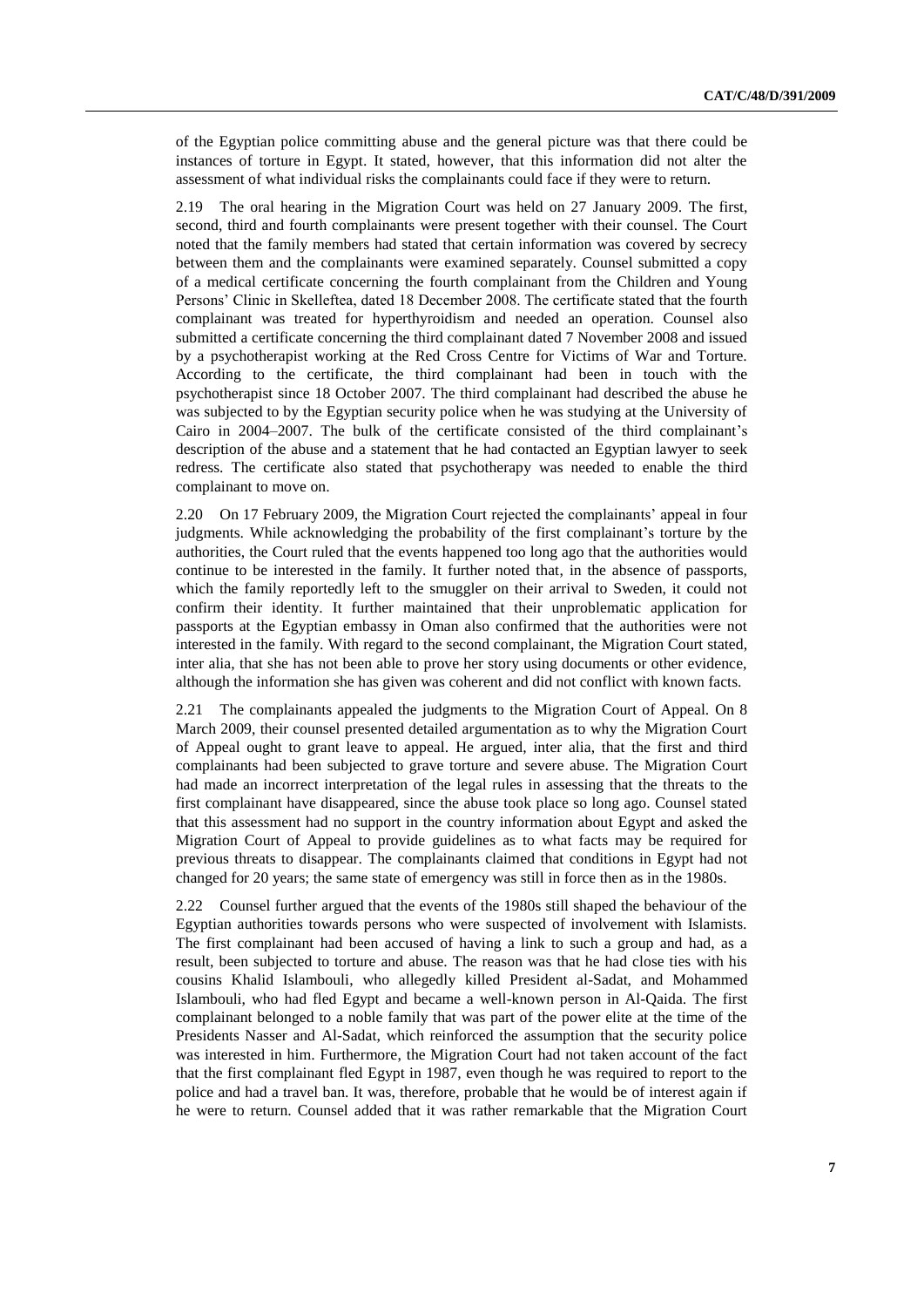concluded that the third complainant had not shown that it was probable that the abuse took place because of his father's activities. He argued that the third complainant should have been given the benefit of the doubt, since the only information to emerge was that he was arrested and tortured on account of his father. Moreover, the Migration Court of Appeal should explain how to assess the situation in Egypt in respect of the risk of torture and other inhuman treatment. Counsel noted that emergency laws were in force in Egypt, which permitted torture in certain situations.

2.23 On 20 May 2009, the Migration Court of Appeal issued four decisions, refusing to grant leave to appeal. The Court found that nothing that had emerged in the case constituted grounds to grant leave to appeal. $<sup>2</sup>$ </sup>

2.24 On 11 June 2009, the complainants applied for an examination by the Migration Board of impediments to the enforcement of the expulsion orders and requested, inter alia, residence permits, refugee status and travel documents. The Migration Board was also asked to stay enforcement of the expulsion orders and to appoint a legal aid counsel with a technical understanding of the Internet for the family. Among the grounds for examination and a stay of enforcement invoked by the complainants was the claim that the first complainant belonged to a group of intellectuals who thought that the murder of President al-Sadat was a conspiracy staged by President Hosni Mubarak and his faction. He believed that it had not been proven that his cousin, Khalid Islambouli, was the assassin. Since coming to Sweden, the first complainant had run a campaign to get the United Nations to investigate the murder of President al-Sadat and clear his cousin. The first complainant had started several blogs, where he had released information about the murder to which only he had access. The first complainant has checked the visitors' Internet Protocol addresses and found that most of them were from Egypt. One series of Internet Protocol addresses could be traced to the Egyptian authorities. The first complainant believed that it was probably the security police, which was known for searching for dissidents on the Internet. Since the information could be traced to the first complainant, the security police was probably aware that he had posted it. There was, therefore, a strong risk that he would be prosecuted and given a disproportionately severe penalty, probably a capital punishment, for spreading this information. It had not been possible for him to submit this fact earlier, since it had only happened in 2009.

<span id="page-7-0"></span>2.25 On 23 June 2009, the Migration Board rejected the requests for a stay of enforcement and for the appointment of a legal aid counsel. On 3 July 2009, the Migration Board decided not to grant residence permits under chapter 12, section 18, of the Swedish Aliens Act (Act) and not to grant a re-examination of the question of residence permits under chapter 12, section 19, of the Act.<sup>3</sup> The Board determined that political activity in the country of flight, directed at the regime in the country of origin, could not provide grounds for asylum, unless it was shown to be probable in the individual case that the activity might lead to persecution or harassment from the authorities of the country of origin upon return. Case-law has established that if the measures taken by an asylum seeker in Sweden have not been assessed as having any purpose other than to influence his or her right to stay in Sweden, it has been considered that this fact alone ought not to be assigned decisive importance in the assessment of the need for protection. Furthermore, a person who

<sup>&</sup>lt;sup>2</sup> Reference is made to chapter 16, section 12, of the Swedish Aliens Act, under which leave to appeal may be granted in the Migration Court of Appeal if it is of importance for guidance in the application of the law that the appeal is heard by the Migration Court of Appeal or if there are other extraordinary reasons to hear the appeal.

<sup>3</sup> Rules regarding lasting impediments to enforcement of refusal-of-entry and expulsion orders that have become final and non-appealable are laid down in chapter 12, sections 18 and 19, read together with chapter 12, sections 1–3, of the Act.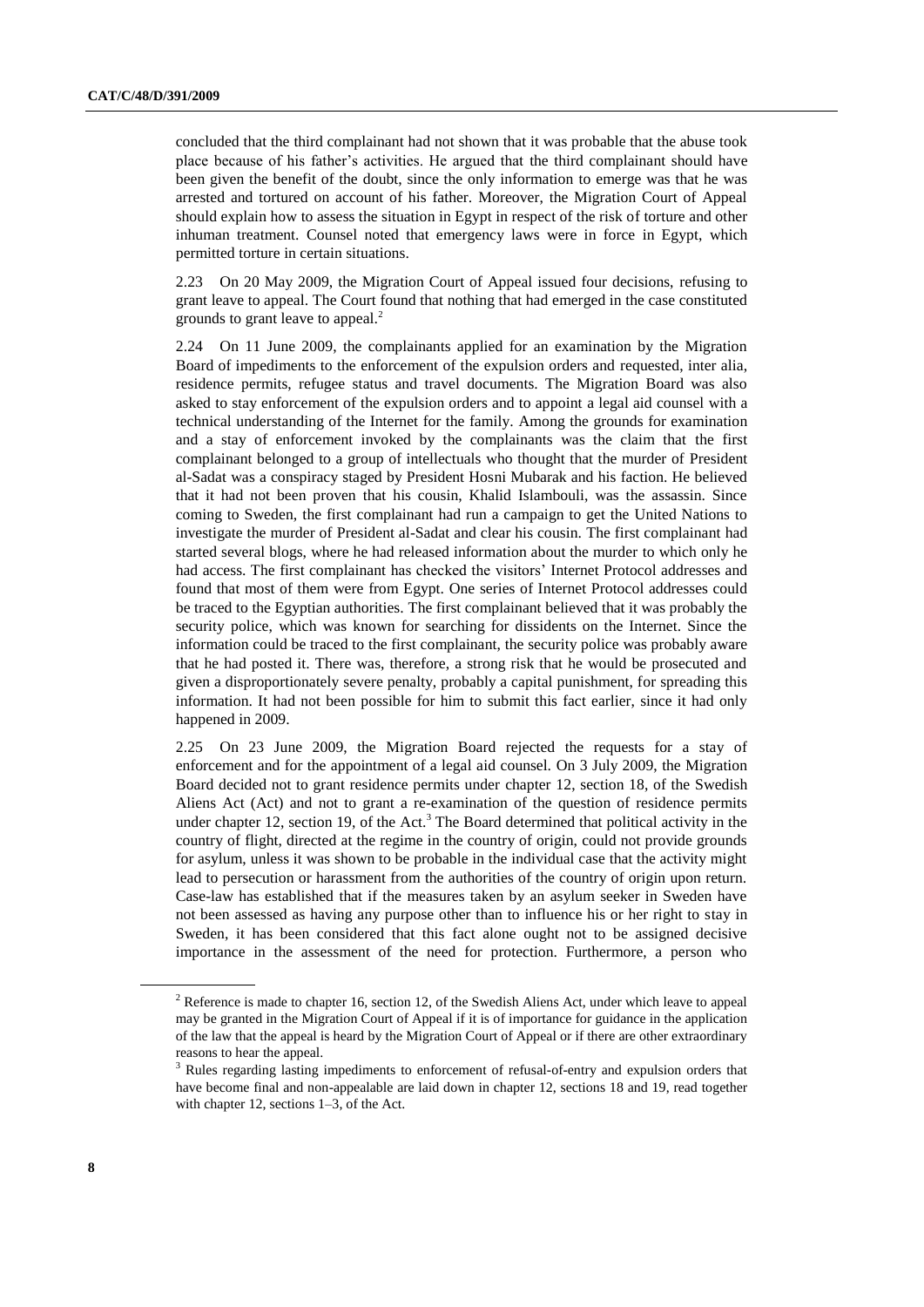engaged in political activity in his country of flight before the question of a residence permit had been resolved with final effect did not himself or herself view the risks upon return to his or her country of origin as particularly great.

2.26 The Migration Board further held that the fact that the first complainant was convinced that it was the Egyptian security police that was checking his website was a new fact that had not been cited before. The Board found, however, that no new grounds have emerged that presented impediments to the enforcement under chapter 12, section 18, of the Act. Furthermore, the new facts were not such that there could be assumed to be an impediment to the enforcement of the kind referred to in chapter 12, sections 1–3, of the Act with respect to the family. The Board, therefore, considered that there were no reasons to examine the question of the residence permits under chapter 12, section 19, of the Act.

2.27 On 3 November 2009, the complainants asked for a review by the Migration Board and requested residence permits, refugee status and travel documents. The grounds for the review included the presence of exceptionally distressing circumstances, for the children especially, but also for the rest of the family. The submission to the Migration Board stated that the family had applied to the Committee for a review of the expulsion orders and that the Committee had accepted the communication for review. The complainants added that if the family was granted a residence permit, the communication before the Committee could be withdrawn. On 4 November 2009, the Migration Board found that there was no reason to alter the previously issued decision.

#### **The complaint**

3.1 The complainants claim that they remain of interest to the security police because the first complainant's cousin, Khalid Islambouli allegedly assassinated President al-Sadat, that the Muslim Brotherhood linked to this assassination is today named Egyptian Islamic Jihad with links to Al-Qaida and that the first complainant's other cousin, Mohammed Islambouli, is suspected of belonging to this group and of attempting to assassinate President Mubarak in 1995. The complainants maintain that the described family link together with the fact that the first complainant is known to be a "nasserist", who is in opposition to the Egyptian authorities, and a member from an influential family exposes them to a personal risk of being tortured if they were forced to return to Egypt. They argue, therefore, that the enforcement of the orders to expel them to their country of origin would violate articles 3 and 16 of the Convention.

3.2 The complainants further submit that they should be treated as a family, i.e., if the first complainant has enough reasons to be granted asylum, his children should be granted asylum as well. In particular, the second and third complainants state that they have a wellfounded fear of persecution and of being subjected to serious abuse, both as a result of the first complainant's previous political activity and of their family relationship with the alleged murderer of President al-Sadat. They add that no protection is available for them in Egypt and they fear being killed, tortured, raped or subjected to other inhuman or humiliating treatment or punishment.

#### **State party's observations on the admissibility and the merits**

4.1 By note verbale of 24 February 2010, the State party submits its observations on the admissibility and the merits. As to the admissibility, it states that it is not aware of the same matter having been or being subject to another procedure of international investigation or settlement. With reference to article 22, paragraph 5 (b), of the Convention, the State party acknowledges that all available domestic remedies have been exhausted in the present communication.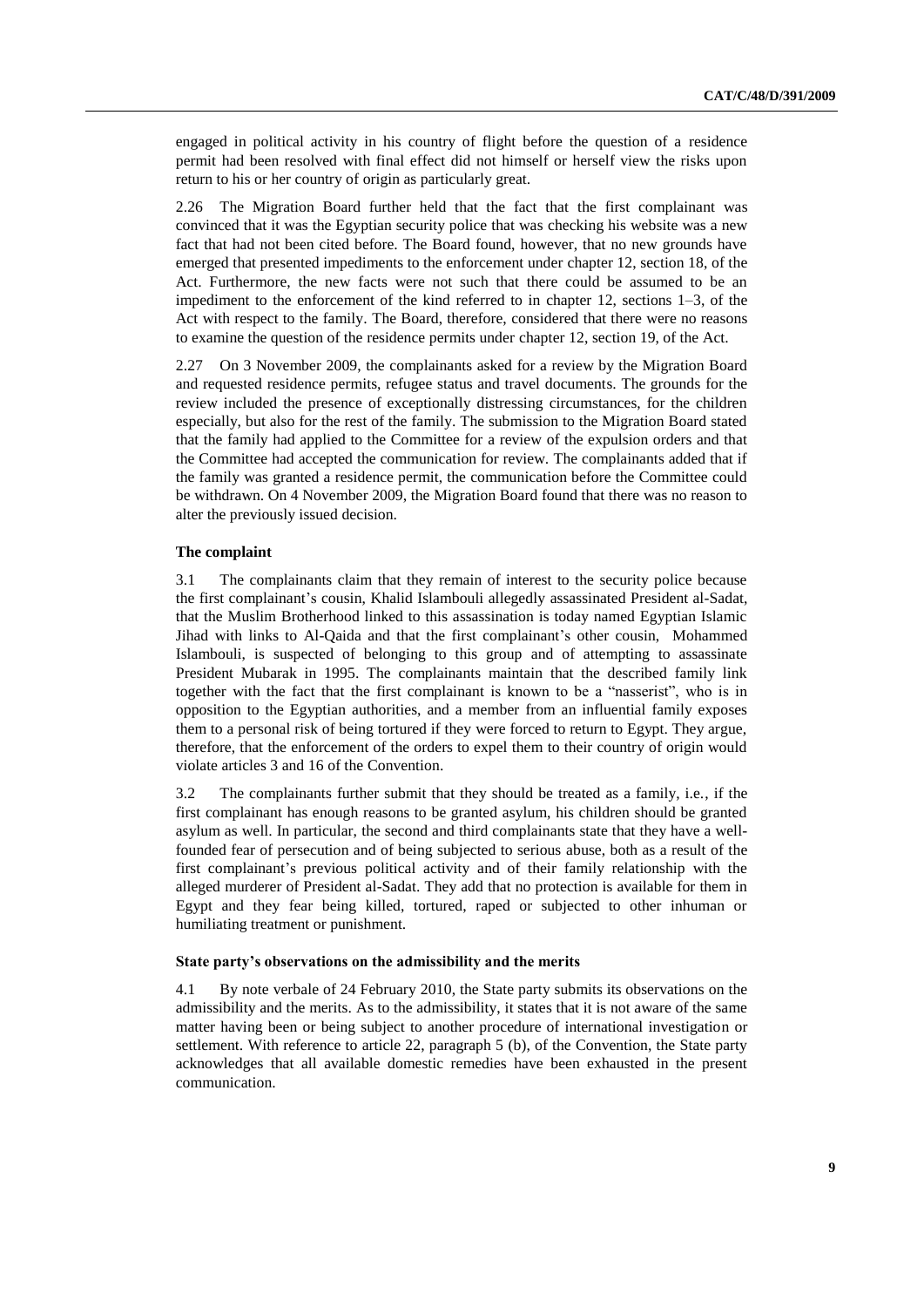4.2 The State party submits that, should the Committee conclude that the communication is admissible, the issue before the Committee on the merits is whether the expulsion of the complainants would violate the obligation of Sweden under article 3 of the Convention, not to expel or return a person to another state where there are *substantial grounds*<sup>4</sup> for believing that he or she would be in danger of being subjected to torture. In this respect, the State party refers to the Committee's jurisprudence,<sup>5</sup> according to which the aim of the determination of whether the forced return of a person to another country would constitute a violation of article 3 of the Convention, is to establish whether the individual concerned would be *personally at risk*<sup>6</sup> of being subjected to torture in the country to which he or she would be returned. It follows that the existence of a consistent pattern of gross, flagrant or mass violations of human rights in a country does not as such constitute a sufficient ground for determining that a particular person would be in danger of being subjected to torture upon his or her return to that country. For a violation of article 3 to be established, additional grounds must exist showing that the individual concerned would be personally at risk.

4.3 As far as the general human rights situation is concerned, the State party submits that Egypt has signed/ratified all key United Nations human rights treaties, including the Convention. It has not, however, ratified or signed the Optional Protocol to the Convention. Since 1996, the Special Rapporteur on [torture](http://www.ohchr.org/EN/Issues/Torture/SRTorture/Pages/SRTortureIndex.aspx) and other cruel, inhuman or degrading treatment or punishment has unsuccessfully requested permission to conduct a visit. A national Human Rights Council has been established under the leadership of Boutros Boutros Gali. The State party adds that much remains to be done concerning the treatment of arrestees and detainees and the occurrence of torture at police stations, especially in cases relating to political arrests, and refers to a number of reports assessing the general human rights situation in Egypt.<sup>7</sup>

4.4 The State party states that, while it does not wish to underestimate the concerns that may legitimately be expressed with respect to the human rights situation in Egypt, there can be no doubt that the circumstances referred to in the above-mentioned reports do not in themselves suffice to establish that the complainants' forced return to Egypt would entail a violation of article 3 of the Convention. Against this background, the State party holds that it cannot be said that the situation in Egypt is such that there is a general need of protection for asylum seekers from Egypt. The Committee, therefore, should determine the complainants' personal risk of being subjected to torture, as defined in article 1 of the Convention, following their removal to Egypt.

4.5 The State party submits that the Swedish migration authorities and courts apply the same test in assessing the risk of being subjected to torture when considering an asylum application under the Act, as the Committee would apply when examining a subsequent communication under the Convention. The State party adds that it must be appreciated that the national authority conducting the asylum interviews is in a very good position to assess the information submitted by the asylum seeker and to assess the credibility of his or her claims. In the present case, the Migration Board has conducted a number of interviews with the complainants and there also was an oral hearing before the Migration Court. In view of

<sup>4</sup> Emphasis is added by the State party.

<sup>5</sup> Communication No. 150/1999, *S.L.* v. *Sweden*, Views adopted on 11 May 2001, para. 6.3; and communication No. 213/2002, *E.J.V.M.* v. *Sweden*, Views adopted on 14 November 2003, para. 8.3. <sup>6</sup> Emphasis is added by the State party.

<sup>7</sup> Reference is made to the UK Border Agency, *Arab Republic of Egypt* (Home Office, 2009); U.S. Department of State, *2008 Country Report on Human Rights Practices – Egypt* (Bureau of Democracy, Human Rights and Labour, 2009); Human Rights Watch, *World Report 2009*; and the Swedish Ministry for Foreign Affairs report on human rights in Egypt in 2007 (2008).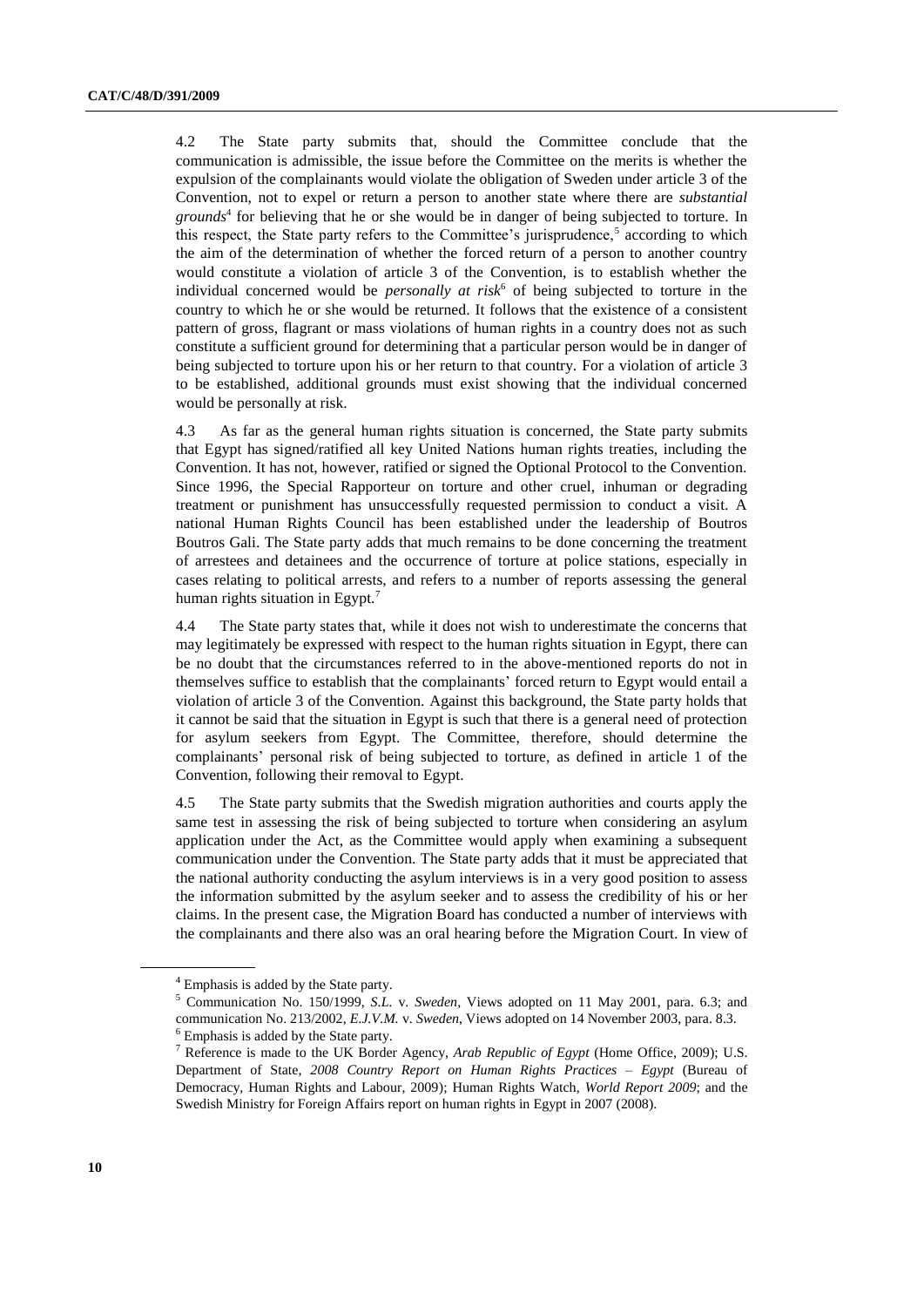the above, the State party argues that as a general rule, great weight must be attached to the opinions of the Swedish migration authorities.

4.6 The State party notes that, in the present case, both the Migration Board and the Migration Court have generally accepted the statements of facts invoked by the complainants and it has no reason to make a different evaluation in this respect. The assessment of whether the complainants are personally at risk of being subjected to torture in breach of article 3 of the Convention if expelled to their country of origin today should, therefore, be made using the complainants' own statements as a point of departure. In this regard, the State party affirms that it has no reason to question that the first complainant in the present communication has been exposed to the treatment he has described before the Swedish migration authorities and the Committee, or his family relationship with the convicted murderer of President al-Sadat. In view of this, it appears not unlikely that he still would attract the interest of the Egyptian authorities, even though the events took place a long time ago. In addition, his Internet activities in Sweden, questioning whether the real murderers of President al-Sadat were convicted and punished, should also be taken into account in this context.

4.7 As a consequence, the State party considers that it cannot be excluded that the rest of the family would also attract the interest of the Egyptian authorities. It recalls that the second complainant has allegedly been subjected to harsh and unpleasant treatment by the Egyptian security police. In addition, the third complainant has allegedly been repeatedly raped by police officers while in Egyptian custody. He has given an explanation of why he has not been able to provide any medical certificate showing that these rapes have taken place. He has also provided an explanation of why he did not dare to report these events to the Egyptian authorities. The State party notes that it is not possible to fully exclude that he would be exposed to similar treatment if returned to Egypt.

4.8 The State party concludes that, in the light of the first complainant's background and the nature of the other complainants' allegations, it leaves it to the Committee to assess whether an enforcement of their expulsion orders would amount to a violation of articles 3 and 16 of the Convention.

#### **The complainants' comments on the State party's observations**

5. On 17 June 2010, the complainants submit that, judging from the observations on the admissibility and the merits, they confirm with satisfaction that the State party has understood their case correctly. In particular, the State party concludes that it appears not unlikely that the complainants would attract the interest of the Egyptian authorities and that it is not possible to fully exclude that the third complainant would be exposed to torture or similar treatment if returned to Egypt. Therefore, the complainants do not wish to add anything to the State party's observations, except from submitting a number of recent reports that support their claims and show that the situation in Egypt for persons considered to be connected with the Muslim Brotherhood is dangerous. <sup>8</sup> The complainants conclude

<sup>8</sup> Reference is made to Human Rights Watch, *World Report 2009*; Research Response prepared by the Research and Information Services Section of the Refugee Review Tribunal (Australia) on the attitude of the Egyptian authorities towards the Muslim Brotherhood, dated 30 June 2009; Amnesty International, *Egypt – Systematic abuses in the name of security* (London, 2007); International Federation for Human Rights, *Egypt: Counter-terrorism against the background of an endless state of emergency* (2010); Human Rights Watch, "Egypt: Free Arbitrarily Detained Brotherhood Members", 10 February 2010; and U.S. Department of State, *2009 Country Report on Human Rights Practices – Egypt*, (Bureau of Democracy, Human Rights and Labour, 2010).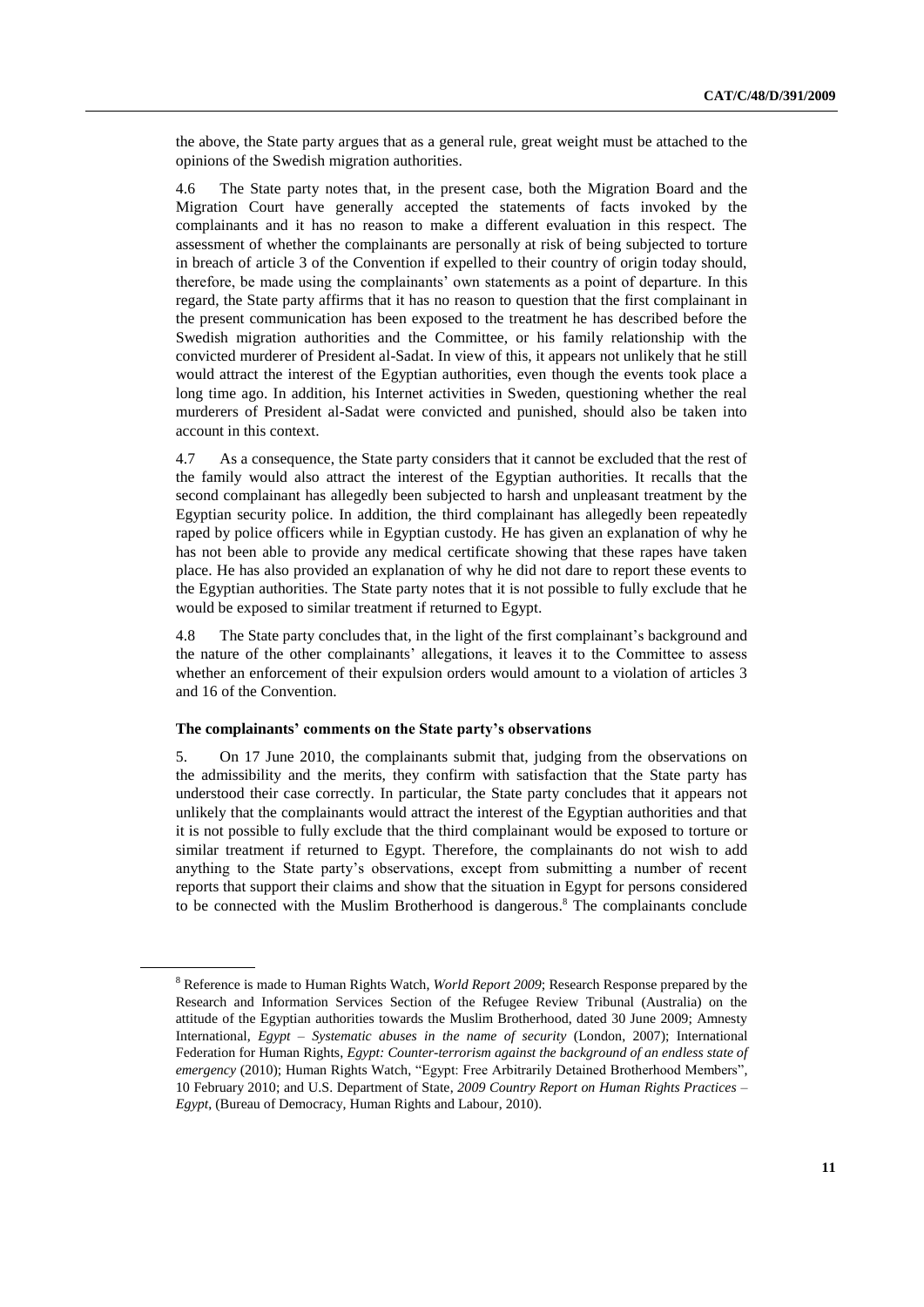that the State party supports their case and that it is clear that they have been subjected to a violation of the Convention.

#### **The complainants' further submission**

6.1 In a further submission dated 26 October 2011, the complainants submit that, despite political changes, they consider the situation in Egypt still to be extremely dangerous for them. Even if President Mubarak and his Government had to leave, the military and security police are still the same organizations as before the revolution. Since the complainants have been interrogated and tortured by the military police, it cannot be excluded that they would be exposed to similar treatment if returned to Egypt. They add that the Egyptian authorities consider the first complainant to be connected with the Islamist terror groups. Therefore, he and his family would still attract the interest of the Egyptian authorities.

6.2 The complainants recall that the first complainant is an active blogger and has criticized the military regime in Egypt. The Supreme Council of the Armed Forces has warned news organizations that it was illegal to criticize the military in the press. A military court sentenced a blogger, Maikel Abil, to three years' imprisonment for insulting the military. Others have criticized the Supreme Council over press reports that female detainees in military custody were subjected to "virginity tests" by doctors. Military police has occasionally clashed with protestors, leading to one death on 8 April 2011 and hundreds of arrests.<sup>9</sup> The complainants argue, therefore, that it cannot be excluded that the first complainant would be exposed to similar treatment if returned to Egypt.

6.3 Finally, the complainants emphasize that the first complainant's cousin, Khalid Islambouli, was found guilty of killing President al-Sadat in 1982 and this fact alone makes the first complainant a well-known suspect for the military and security police for life. For this reason, he will be of interest for them whenever he enters Egypt.

#### **State party's further submission**

7.1 In a further submission dated 3 January 2012, the State party notes, like the complainants, that major developments took place in Egypt during 2011. However, it cannot find that the general situation in Egypt calls for a change of position as far as the present case is concerned.

7.2 The State party adds that, on 13 September 2011, the Migration Board decided to reject a request from the complainants for a re-examination of their case pursuant to chapter 12, sections 18 and 19 of the Swedish Aliens Act (Act).<sup>10</sup> The complainants submitted that there were impediments to the enforcement of their expulsion orders, inter alia, in the light of the significant deterioration of the situation in Egypt. However, the Board was of the view that the general situation as such did not prevent the enforcement of the expulsion orders. Nor did it give rise to a significant change of the previously made individual assessments regarding the possibility of the complainants' return to Egypt. Consequently, the conditions for granting a re-examination of their case were not met, as no "new circumstances" within the meaning of the Act were considered to be at hand. On 7 November 2011, the Migration Court rejected the complainants' appeal against the decision of the Migration Board, essentially on the basis of the Board's line of reasoning.

<sup>&</sup>lt;sup>9</sup> Reference is made to the Congressional Research Service, 17 June 2011.

 $10$  See footnote [3.](#page-7-0)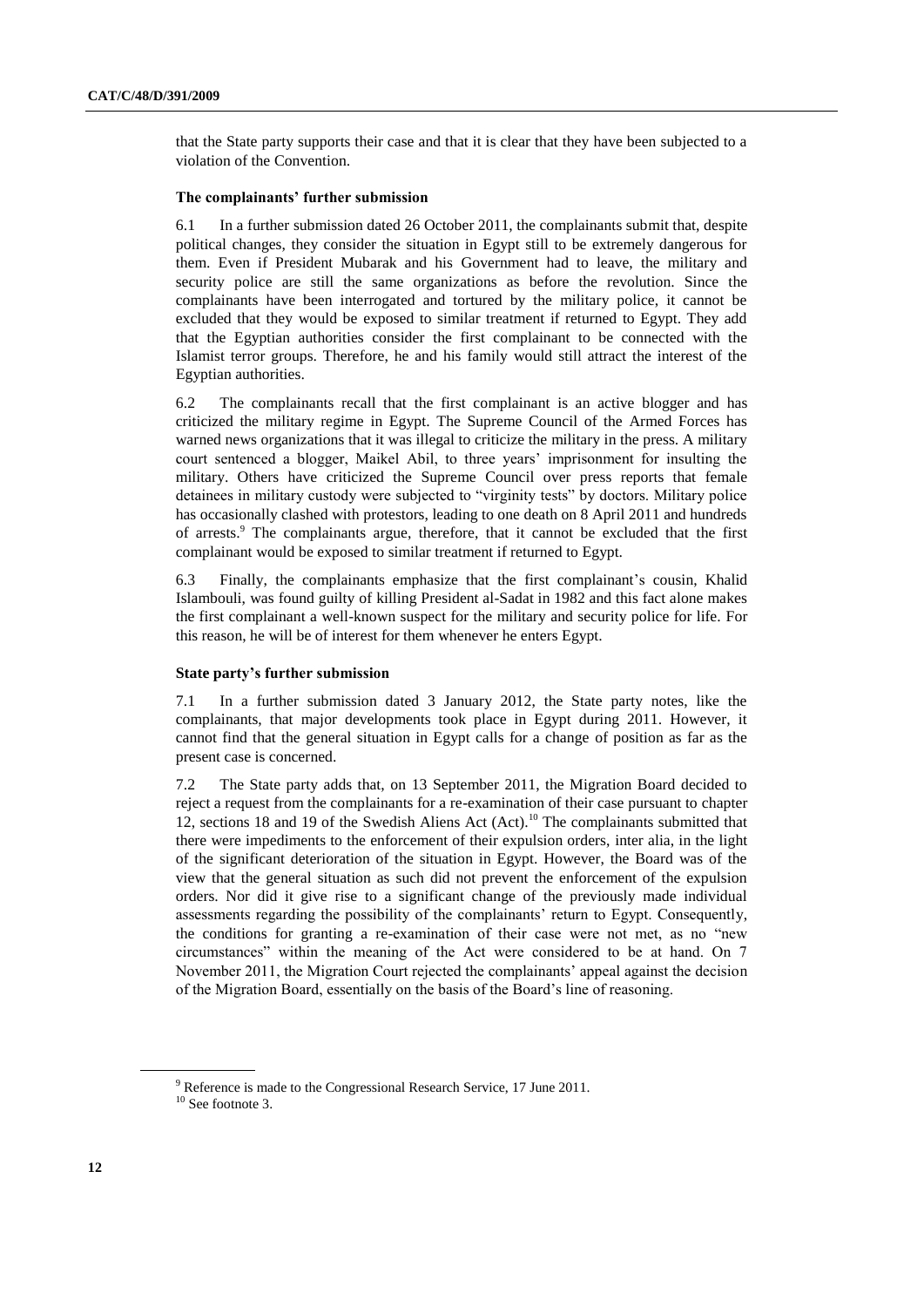7.3 Finally, the State party notes that, since 14 September 2011, there is a separate case regarding impediments to the enforcement of the expulsion order in relation to J.M.A.M.A. pending before the Migration Board.

#### **Issues and proceedings before the Committee**

#### *Consideration of admissibility*

8.1 Before considering any claims contained in a communication, the Committee must decide whether it is admissible under article 22 of the Convention. The Committee has ascertained, as it is required to do under article 22, paragraph 5 (a), of the Convention, that the same matter has not been, and is not being, examined under another procedure of international investigation or settlement.

8.2 The Committee recalls that, in accordance with article 22, paragraph 5 (b) of the Convention, it shall not consider any communications from an individual unless it has ascertained that the individual has exhausted all available domestic remedies. The Committee notes that, in the instant case, the State party has recognized that the complainants have exhausted all available domestic remedies.

8.3 The Committee notes that the complainants have invoked a violation of their rights under article 16 of the Convention, without however submitting any arguments or evidence in substantiation of this claim. It concludes, therefore, that this claim has not been substantiated for the purposes of admissibility. This part of the communication is thus inadmissible.

8.4 Accordingly, the Committee finds no further obstacles to the admissibility and declares the communication admissible. Since both the State party and the complainants have provided observations on the merits of the communication, the Committee proceeds immediately with the consideration of the merits.

#### *Consideration of the merits*

9.1 In accordance with article 22, paragraph 4, of the Convention, the Committee has considered the present communication in the light of all information made available to it by the parties concerned.

9.2 The issue before the Committee is whether the expulsion of the complainants to Egypt would constitute a violation of the State party's obligation under article 3 of the Convention not to expel or to return (*refouler*) a person to another State where there are substantial grounds for believing that he or she would be in danger of being subjected to torture.

9.3 The Committee notes the complainants' assertion that they should be treated as a family, i.e. if the first complainant has enough reasons to be granted asylum, his family members should be granted asylum as well, and decides to examine first his claims that he faces a personal risk of being subjected to torture if forced to return to Egypt due to his previous political activity and his close family relationship with the alleged murderer of President al-Sadat. To this end, the Committee must evaluate whether there are substantial grounds for believing that he would be personally in danger of being subjected to torture upon return to his country of origin. In assessing this risk, the Committee must take into account all relevant considerations, pursuant to article 3, paragraph 2, of the Convention, including the existence of a consistent pattern of gross, flagrant or mass violations of human rights. However, the Committee recalls that the aim of such determination is to establish whether the individual concerned would be personally at a foreseeable and real risk of being subjected to torture in the country to which he or she would be returned. It follows that the existence of a pattern of gross, flagrant or mass violations of human rights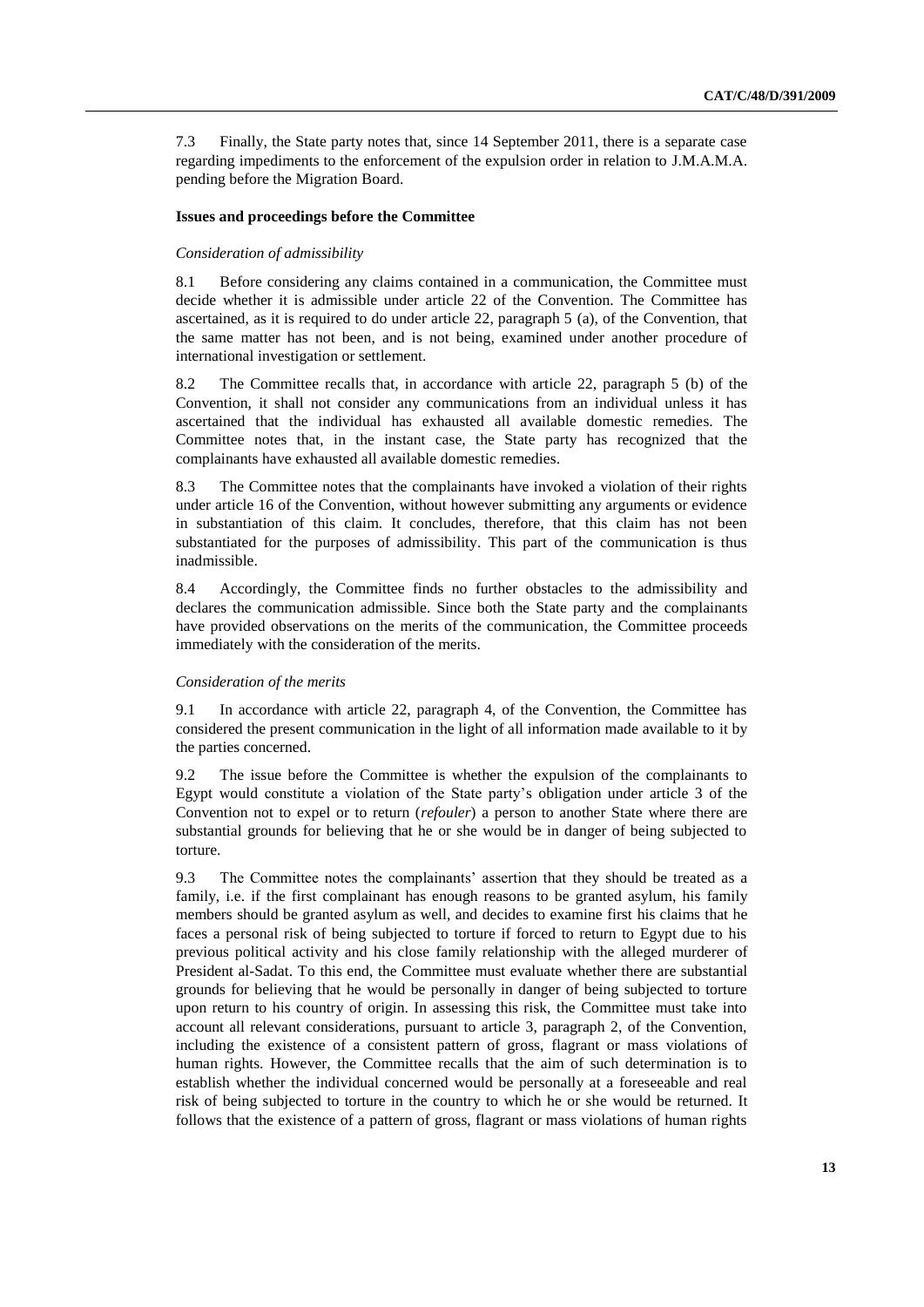in a country does not as such constitute sufficient reason for determining that a particular person would be in danger of being subjected to torture on return to that country; additional grounds must be adduced to show that the individual concerned would be personally at risk. Conversely, the absence of a consistent pattern of flagrant violations of human rights does not mean that a person might not be subjected to torture in his or her specific circumstances.

9.4 The Committee recalls its general comment No. 1 (1996) on the implementation of article 3, according to which the risk of torture must be assessed on grounds that go beyond mere theory or suspicion. While the risk does not have to meet the test of being "highly probable", $11$  the Committee recalls that the burden of proof generally falls on the complainant, who must present an arguable case that he faces a "foreseeable, real and personal" risk.<sup>12</sup> The Committee further recalls that, in accordance with its general comment No. 1, it gives considerable weight to findings of fact that are made by organs of the State party concerned, $13$  while at the same time it is not bound by such findings and instead has the power, provided by article 22, paragraph 4, of the Convention, of free assessment of the facts based upon the full set of circumstances in every case.

9.5 In the present case, the Committee notes that the State party has acknowledged and taken into account the fact that much remained to be done in Egypt concerning the treatment of arrestees and detainees and the occurrence of torture at police stations. However, while not underestimating the concerns that may legitimately be expressed with respect to the human rights situation in Egypt, the State party held that it could not be said that the situation in Egypt at the time of consideration of the first complainant's case by the national authorities was such that there was a general need of protection for asylum seekers from Egypt.

9.6 As to the State party's position in relation to the assessment of the first complainant's risk of being subjected to torture, the Committee notes that the State party has accepted that it appeared not unlikely that he would still attract the interest of the Egyptian authorities due to his family relationship with the convicted murderer of President al-Sadat, even though the events took place a long time ago. Furthermore, his Internet activities in Sweden, questioning whether the real murderers of President al-Sadat were convicted and punished, should also be taken into account in this context. Finally, the State party has accepted that it could not be excluded that the rest of the family would also attract the interest of the Egyptian authorities. It specifically pointed out that the second complainant had allegedly been subjected to harsh treatment by the Egyptian security police and the third complainant had allegedly been repeatedly raped by police officers while in Egyptian custody. Consequently, it was not possible to fully exclude that he would be exposed to similar treatment if returned to Egypt.

9.7 The Committee acknowledges the fact that, owing to the first complainant's background and the nature of the other complainants' allegations, the State party leaves the assessment of whether an enforcement of their expulsion orders would amount to a violation of the Convention to the Committee. In the light of the State party's acceptance that it was likely that the first, second and third complainants would attract the interest of

 $11$  The Committee's general comment No. 1 (1996) on the implementation of article 3 of the Convention, *Official Records of the General Assembly, Fifty-third Session, Supplement No. 44*  (A/53/44 and Corr.1), annex IX, para. 6.

<sup>12</sup> Ibid. See also, communication No. 203/2002, *A.R.* v. *The Netherlands*, Views adopted on 14 November 2003, para. 7.3.

<sup>13</sup> See, inter alia, communication No. 356/2008, *N.S*. v. *Switzerland*, decision adopted on 6 May 2010, para. 7.3.